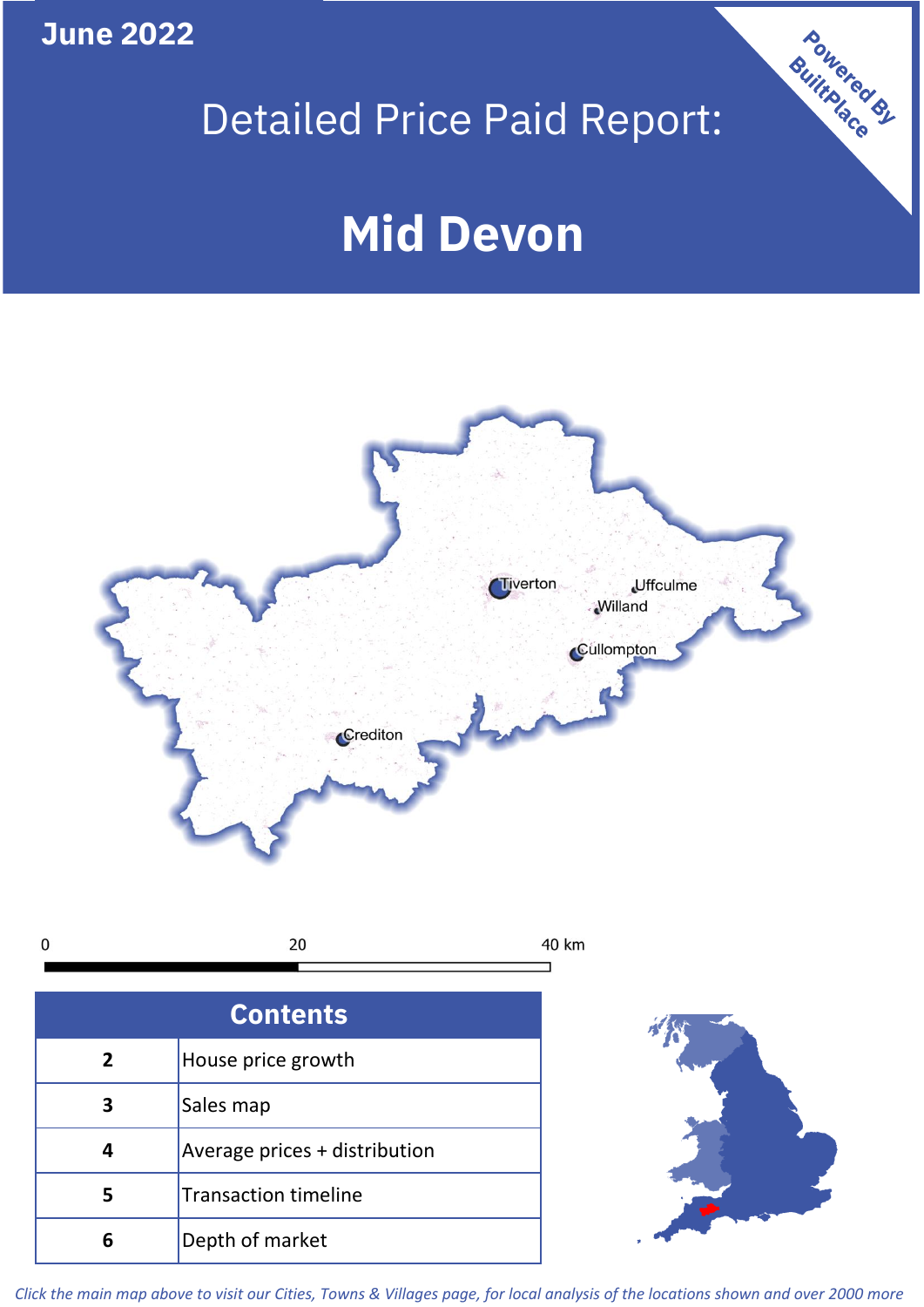### **Headline Data**

|                     | <b>Current level</b> | 3 month  | <b>Annual</b> | 5 year   | 10 year |
|---------------------|----------------------|----------|---------------|----------|---------|
| <b>House prices</b> | £306,926             | 2.4%     | 16.1%         | 40.7%    | 65.3%   |
| <b>Transactions</b> | 1,256                | $-16.7%$ | $-5.4%$       | $-12.2%$ | 22.2%   |

# **House Price Growth (April 2022 data)**

#### *Annual Change in House Prices*



House prices in Mid Devon grew by 16.1% in the 12 months to April 2022 (based on 3-month smoothed data). By comparison national house prices grew by 10.7% and prices in the South West grew by 12.3% over the same period.

Mid Devon house prices are now 42.8% above their previous peak in 2007, compared to +49.0% for the South West and +52.9% across England.



#### *Year-To-Date Change in House Prices, December to April*

Local prices have grown by 3.2% in 2022 so far, compared to growth of 8.0% over the same period last year.

#### *Source: OS OpenData; UK House Price Index (Contains HM Land Registry data © Crown copyright)*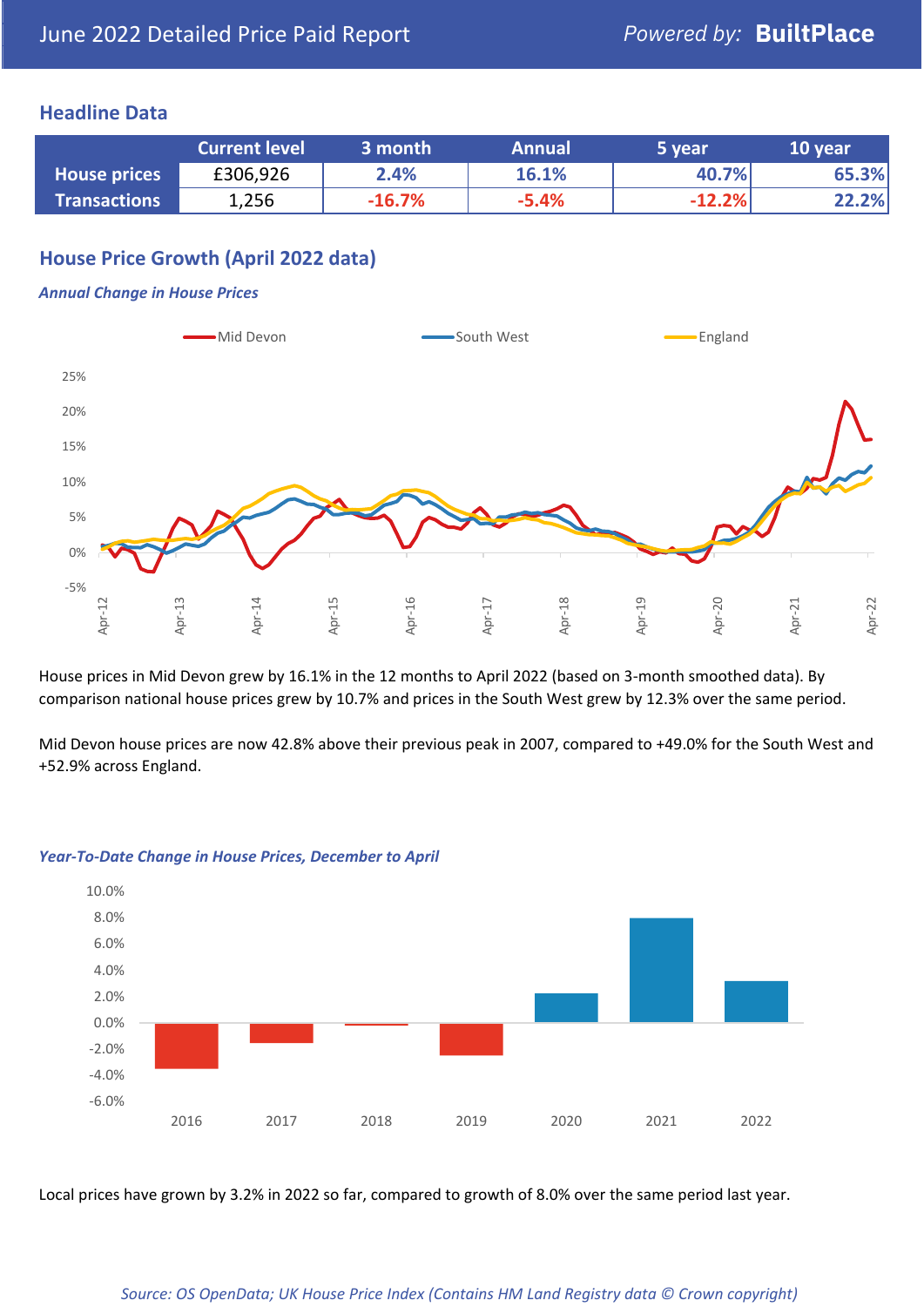# **House Price Map**

*12 months to April 2022*



*Each point is one postcode, coloured by the average value relative to all sales in this local authority (price bands are LA-specific quintiles).*

# **Map Key**

| Min      | <b>Max</b> |                            |
|----------|------------|----------------------------|
| Up to    | £190,000   | 1st quintile / lowest 20%  |
| £190,000 | £240,000   | 2nd quintile               |
| £240,000 | £294,000   | 3rd quintile               |
| £294,000 | £408,000   | 4th quintile               |
| £408,000 | and over   | 5th quintile / highest 20% |

*Source: OS OpenData; UK House Price Index (Contains HM Land Registry data © Crown copyright)*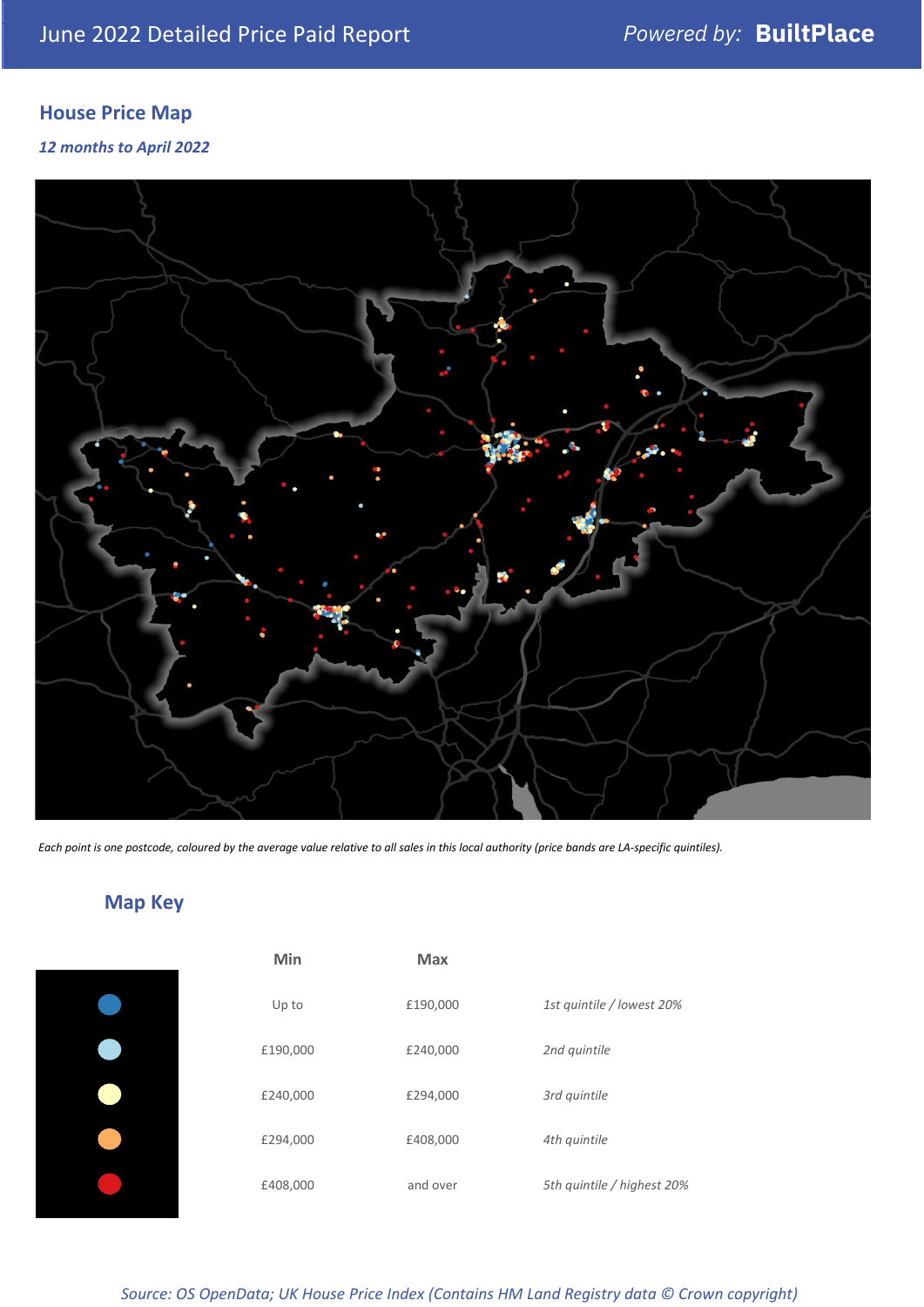# **Average House Price by Property Type**

#### *12 months to April 2022*



|                 | <b>New</b>           | <b>Second hand</b> |  |  |
|-----------------|----------------------|--------------------|--|--|
| <b>Flat</b>     | No recorded<br>sales | £141,993           |  |  |
| <b>Terraced</b> | £267,596             | £228,685           |  |  |
| Semi-detached   | £298,750             | £274,500           |  |  |
| <b>Detached</b> | £384,914             | £441,837           |  |  |

# **House Price Distribution by Year**

*All properties, by price band and calendar year (2020 = year to date)*

|                    | 1997 | 2002 | 2007 | 2012 | 2017 | 2019 | 2020 |
|--------------------|------|------|------|------|------|------|------|
| <b>Under £100k</b> | 83%  | 39%  | 5%   | 5%   | 3%   | 1%   | 2%   |
| £100-200k          | 15%  | 46%  | 51%  | 56%  | 37%  | 24%  | 21%  |
| E200-300k          | 1%   | 10%  | 27%  | 25%  | 35%  | 36%  | 38%  |
| £300-400k          | 0%   | 3%   | 10%  | 8%   | 14%  | 18%  | 19%  |
| £400-500k          | 0%   | 1%   | 4%   | 4%   | 7%   | 11%  | 9%   |
| <b>£500k-1m</b>    | 0%   | 0%   | 3%   | 3%   | 4%   | 9%   | 11%  |
| £1-2m              | 0%   | 0%   | 0%   | 0%   | 0%   | 1%   | 0%   |
| <b>Over £2m</b>    | 0%   | 0%   | 0%   | 0%   | 0%   | 0%   | 0%   |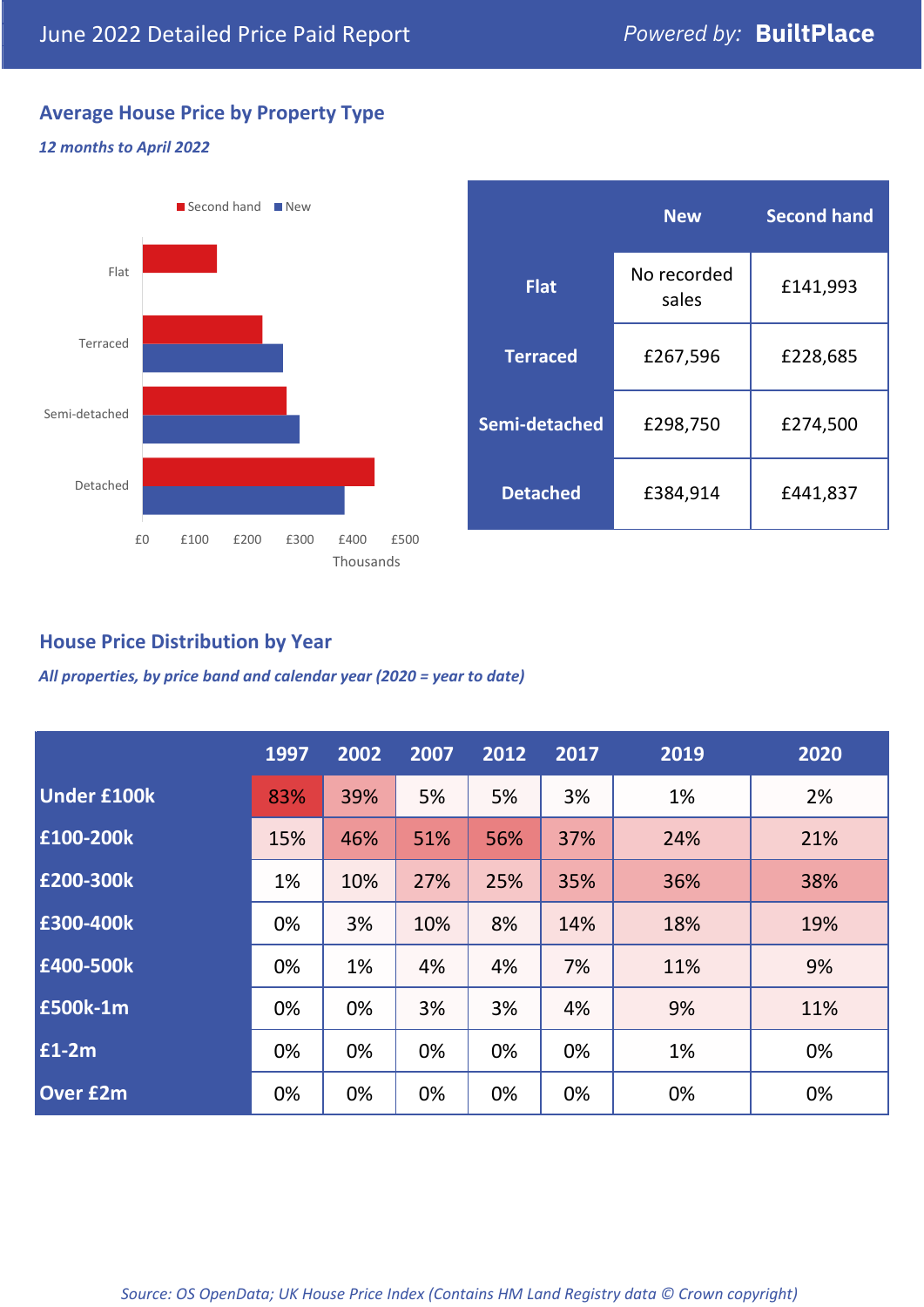# **Transactions (February 2022 data)**

*Annual Transactions, Indexed (2001-05 average = 100)*



There were 1,256 transactions in Mid Devon during the 12 months to February 2022. This is 75% of the average from 2001-05 and suggests activity is below pre-downturn levels.

Transactions in Mid Devon have fallen by 8.3% since 2014, compared to changes of -8.3% for South West and -7.7% for England.



#### *Cash and New Build Sales as % of Total, by Year*

*Note: The data on this page EXCLUDES transactions identified as transfers under a power of sale/repossessions, buy-to-lets (where they can be identified by a mortgage), and transfers to non-private individuals - i.e. it comprises only Land Registry 'A' data.*